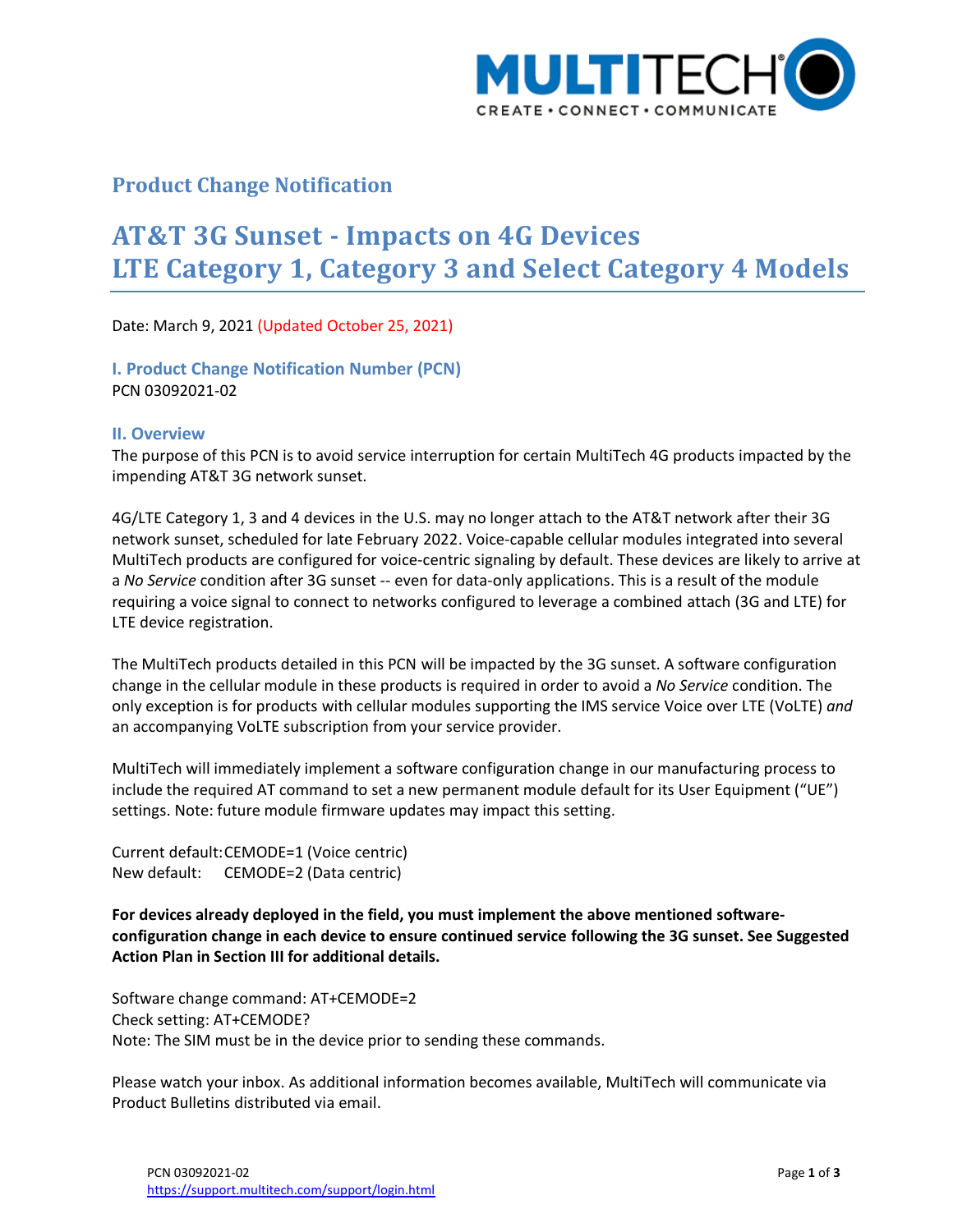

### **III. Suggested Action Plan**

- Review the impacted products list below and identify the ones used in your deployment.
- Identify any new devices received and not yet deployed.
- For devices that support VoLTE (see table below) you have the option to:
	- o Add VoLTE service to your existing carrier plan **or**
	- o Change the default UE setting to Data Centric by issuing AT+CEMODE=2
- For devices that do not support VoLTE (see table below):
	- o Change the default UE setting to Data Centric by issuing AT+CEMODE=2
- Continue this process until you start receiving new inventory that has been preconfigured from the factory with the AT+CEMODE=2 setting.
	- o MultiTech will communicate a first Date-of-Manufacture (DOM) for product with the setting above via Product Bulletins as information becomes available.
- Establish a plan now to update all impacted devices currently deployed per above options no later than February 2022.
- MultiTech also recommends updating your host device application to query the UE setting. If AT+CEMODE? returns a value other than 2, your host application should issue AT+CEMODE=2 as part of your initialization sequence.

#### **IV. Impacted Products**

| <b>Model Numbers</b>                              | <b>VoLTE Support</b> |
|---------------------------------------------------|----------------------|
| <b>MultiConnect<sup>®</sup> Cell Models</b>       |                      |
| MTC-LNA4-xx                                       |                      |
| MTC-LAT1-xx                                       |                      |
| MultiConnect <sup>®</sup> microCell Models        |                      |
| MTCM-LNA3-B03-xx*                                 |                      |
| MTCM-LAT3-B03-xx*                                 |                      |
| <b>MultiTech Conduit<sup>®</sup> Models</b>       |                      |
| MTCDT-L4N1-xx                                     | ν                    |
| MTCDT-LAT1-xx                                     |                      |
| MultiTech Conduit <sup>®</sup> IP67 Models        |                      |
| MTCDTIP-L4N1-xx                                   | v                    |
| MTCDTIP-LAT1-xx                                   |                      |
| MultiTech Conduit <sup>®</sup> AP Models          |                      |
| MTCAP-LNA3-xx                                     |                      |
| MultiConnect <sup>®</sup> rCell 100 Series Models |                      |
| MTR-LAT1-xx                                       |                      |
| MultiTech Dragonfly™ Models                       |                      |
| MTQ-LAT3-xx                                       |                      |
| SocketModem <sup>®</sup> Cell Models              |                      |
| MTSMC-L4N1-xx                                     | ν                    |